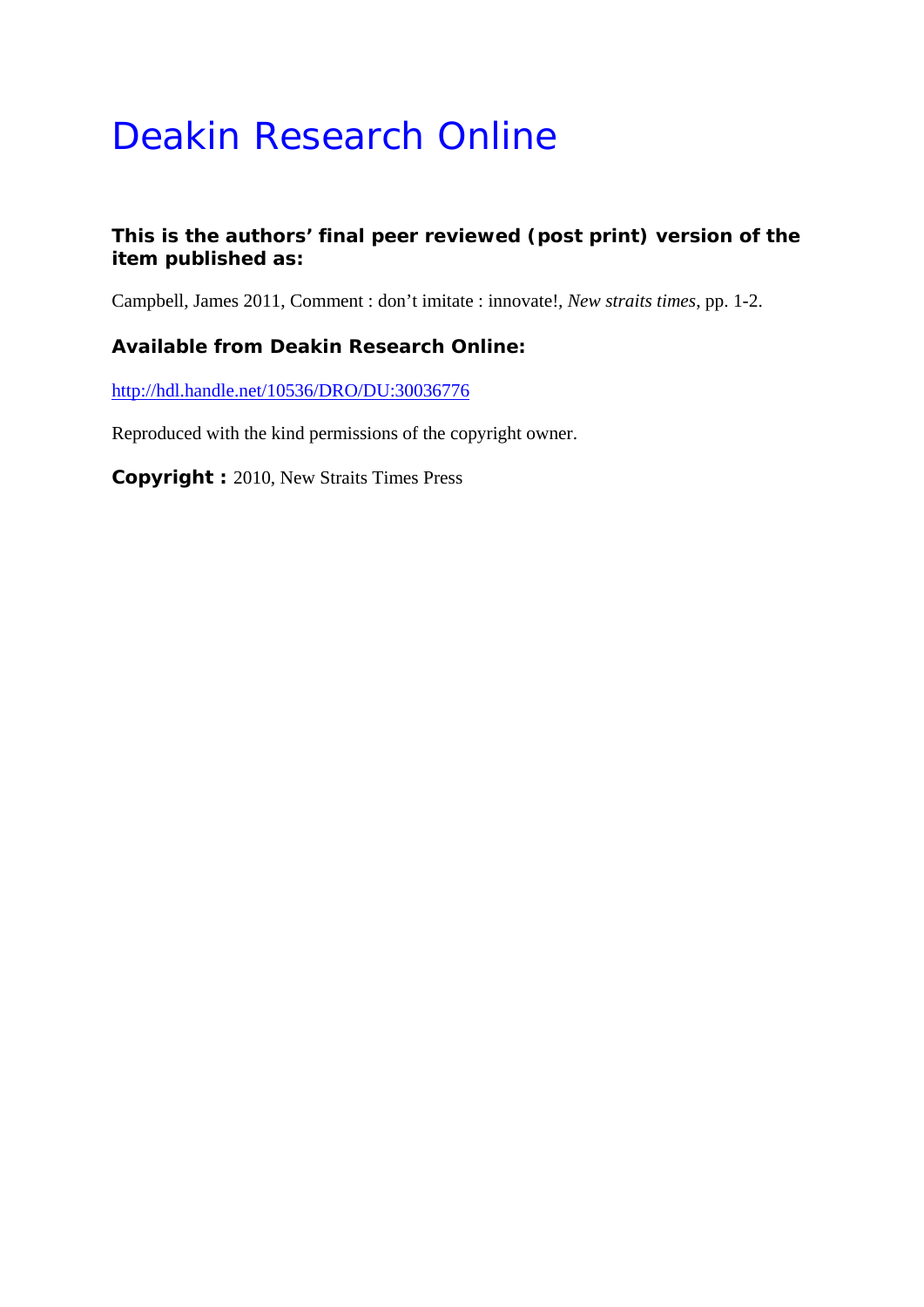## **COMMENT: Don't imitate: Innovate!**

James Campbell 2011/05/15

RECENTLY Prime Minister Datuk Seri Najib Razak was quoted in the New Straits Times that, the, "adoption of an innovative mindset will provide impetus for new wealth creation, employment and societal advancement" (see: "Keep up push for innovation" at http://www.nst.com.my/ nst/articles/2najimid/Article/

#### #ixzz1LSYd2f79).

Prime Minister Najib went on to point out that "the nation was able to stay competitive, resilient and dynamic" because "we have kept on tweaking processes and systems, and enhancing services and products to be ahead of the pack" (see: "Keep up push for innovation" at http://www.nst.com.my/ nst/articles/2najimid/Article/

#ixzz1LSk3drhJ).

When we think about innovation and creativity, we usually don't think that it can be found in people who simply imitate or copy from others.

Simple imitation without critical appraisal is as the late Syed Hussein Alatas argues a sign of a captive mind. According to Alatas:

- "A captive mind is the product of higher institutions, of learning, either at home or abroad, whose way of thinking is dominated by Western thought in an imitative and uncritical manner."

- "A captive mind is uncreative and incapable of raising original problems."

- "It is incapable of devising an analytical method independent of current stereotypes."

- "It is incapable of separating the particular from the universal in science and thereby properly adapting the universally valid corpus of scientific knowledge to the particular local situations."

- "It is fragmented in outlook."

- "It is alienated from the major issues of society."

- "It is alienated from its own national tradition, if it exists, in the field of its intellectual pursuit."

- "It is unconscious of: its own captivity and the, conditioning factors making it what it is."

- "It is not amenable to an adequate quantitative analysis but it can be studied by empirical observation."

- "It is a result of the Western dominance over the rest of the world." (S. H. Alatas. Continuing Debate: The Captive Mind and Creative Development, International Social Sciences Journal, XXVI: 691-700, 1974)

I have discussed the seminal work of Syed Hussein Alatas in several previous columns and the seminal and foundational relevance of his work in challenging mental captivity seems to me to be obvious in relationship to discussions of creativity and innovation. I will return to his relevance to the argument in this column later.

However, what I want to focus on in this column is the observation that innovation and creativity can be found in "tweaking" and "enhancing", and not only in creating something totally new from scratch. Not all innovation is necessarily radically new or novel. Innovation It can also be incremental.

Understanding the diverse types of innovation and grasping how these different forms of innovation relate to institutional, cultural, political and social practices can help us avoid accepting a one size fits all idea of innovation which may, in fact, be representative of a particular set of practices and attributes from a particular cultural and historical setting.

One issue that policy makers and scholars need to consider is the extent to which innovation is depleted in situations where there are institutional conflicts and disincentives. These may stem from uneven and, at times, contradictory pressures and directions of differing institutions within a society.

Understanding the ways that institutions generate different incentives and disincentives for innovation may help us to avoid simply blaming individuals. We need a fuller and less "fragmented" view that oversimplifies or reduces the problems of lack of innovation always to the individual.

Institutional and social arrangements, habits and practices generate diverse and conflictive forms of incentives for innovation. Understanding the ways that institutions generate offer different and, at times, conflicting incentives and disincentives for innovation may help us to avoid simply blaming individuals